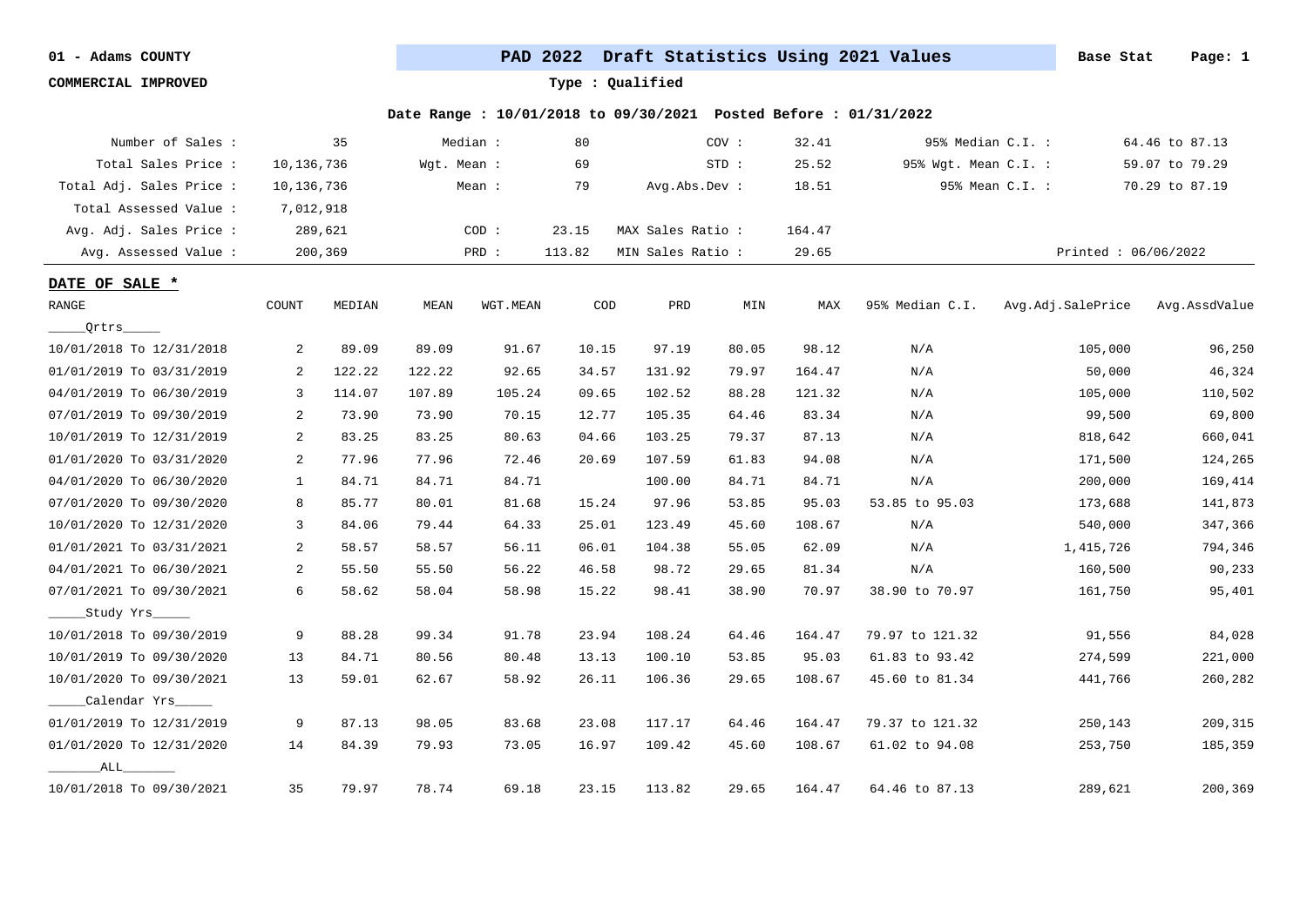**COMMERCIAL IMPROVED Type : Qualified**

| Number of Sales :                   |                | 35      |             | Median : | 80                          |                   | COV:    | 32.41  |                      | 95% Median C.I. :   | 64.46 to 87.13 |
|-------------------------------------|----------------|---------|-------------|----------|-----------------------------|-------------------|---------|--------|----------------------|---------------------|----------------|
| Total Sales Price :                 | 10,136,736     |         | Wqt. Mean : |          | 69                          |                   | $STD$ : | 25.52  | 95% Wgt. Mean C.I. : |                     | 59.07 to 79.29 |
| Total Adj. Sales Price :            | 10,136,736     |         |             | Mean :   | 79                          | Avg.Abs.Dev :     |         | 18.51  |                      | 95% Mean C.I. :     | 70.29 to 87.19 |
| Total Assessed Value :              | 7,012,918      |         |             |          |                             |                   |         |        |                      |                     |                |
| Avg. Adj. Sales Price :             |                | 289,621 |             | COD:     | 23.15                       | MAX Sales Ratio : |         | 164.47 |                      |                     |                |
| Avg. Assessed Value :               |                | 200,369 |             | PRD :    | 113.82                      | MIN Sales Ratio : |         | 29.65  |                      | Printed: 06/06/2022 |                |
| <b>VALUATION GROUP</b>              |                |         |             |          |                             |                   |         |        |                      |                     |                |
| RANGE                               | COUNT          | MEDIAN  | <b>MEAN</b> | WGT.MEAN | COD                         | PRD               | MIN     | MAX    | 95% Median C.I.      | Avg.Adj.SalePrice   | Avg.AssdValue  |
| $\mathbf{1}$                        | 27             | 79.97   | 77.33       | 74.21    | 17.88                       | 104.20            | 29.65   | 121.32 | 64.46 to 87.13       | 258,048             | 191,508        |
| 3                                   | 8              | 73.65   | 83.52       | 58.12    | 44.43                       | 143.70            | 38.90   | 164.47 | 38.90 to 164.47      | 396,182             | 230,276        |
| ALL                                 |                |         |             |          |                             |                   |         |        |                      |                     |                |
| 10/01/2018 To 09/30/2021            | 35             | 79.97   | 78.74       | 69.18    | 23.15                       | 113.82            | 29.65   | 164.47 | 64.46 to 87.13       | 289,621             | 200,369        |
| ASSESSOR LOCATION                   |                |         |             |          |                             |                   |         |        |                      |                     |                |
| $\ensuremath{\mathsf{RANGE}}$       | COUNT          | MEDIAN  | <b>MEAN</b> | WGT.MEAN | COD                         | PRD               | MIN     | MAX    | 95% Median C.I.      | Avg.Adj.SalePrice   | Avg.AssdValue  |
| HASTINGS                            | 27             | 79.97   | 77.33       | 74.21    | 17.88                       | 104.20            | 29.65   | 121.32 | 64.46 to 87.13       | 258,048             | 191,508        |
| <b>KENESAW</b>                      | $\overline{3}$ | 59.01   | 74.44       | 61.32    | 36.06                       | 121.40            | 50.23   | 114.07 | N/A                  | 71,000              | 43,538         |
| RURAL                               | 5              | 88.28   | 88.96       | 57.89    | 38.21                       | 153.67            | 38.90   | 164.47 | N/A                  | 591,290             | 342,318        |
| ALL                                 |                |         |             |          |                             |                   |         |        |                      |                     |                |
| 10/01/2018 To 09/30/2021            | 35             | 79.97   | 78.74       | 69.18    | 23.15                       | 113.82            | 29.65   | 164.47 | 64.46 to 87.13       | 289,621             | 200,369        |
| LOCATIONS: URBAN, SUBURBAN, & RURAL |                |         |             |          |                             |                   |         |        |                      |                     |                |
| RANGE                               | COUNT          | MEDIAN  | MEAN        | WGT.MEAN | COD                         | PRD               | MIN     | MAX    | 95% Median C.I.      | Avg.Adj.SalePrice   | Avg.AssdValue  |
| $\mathbf{1}$                        | 30             | 80.01   | 80.73       | 74.58    | 22.05                       | 108.25            | 29.65   | 164.47 | 70.90 to 87.13       | 233,343             | 174,033        |
| $\overline{a}$                      | 2              | 71.67   | 71.67       | 57.00    | 23.19                       | 125.74            | 55.05   | 88.28  | N/A                  | 1,278,226           | 728,610        |
| $\mathbf{3}$                        | $\overline{3}$ | 53.85   | 63.62       | 57.71    | 36.66                       | 110.24            | 38.90   | 98.12  | N/A                  | 193,333             | 111,566        |
| ALL                                 |                |         |             |          |                             |                   |         |        |                      |                     |                |
| 10/01/2018 To 09/30/2021            | 35             | 79.97   | 78.74       | 69.18    | 23.15                       | 113.82            | 29.65   | 164.47 | 64.46 to 87.13       | 289,621             | 200,369        |
| STATUS: IMPROVED, UNIMPROVED,       |                | & IOLL  |             |          |                             |                   |         |        |                      |                     |                |
| ${\tt RANGE}$                       | COUNT          | MEDIAN  | MEAN        | WGT.MEAN | $\mathop{\rm COD}\nolimits$ | PRD               | MIN     | MAX    | 95% Median C.I.      | Avg.Adj.SalePrice   | Avg.AssdValue  |
| 1                                   | 35             | 79.97   | 78.74       | 69.18    | 23.15                       | 113.82            | 29.65   | 164.47 | 64.46 to 87.13       | 289,621             | 200,369        |
| ALL                                 |                |         |             |          |                             |                   |         |        |                      |                     |                |
| 10/01/2018 To 09/30/2021            | 35             | 79.97   | 78.74       | 69.18    | 23.15                       | 113.82            | 29.65   | 164.47 | 64.46 to 87.13       | 289,621             | 200,369        |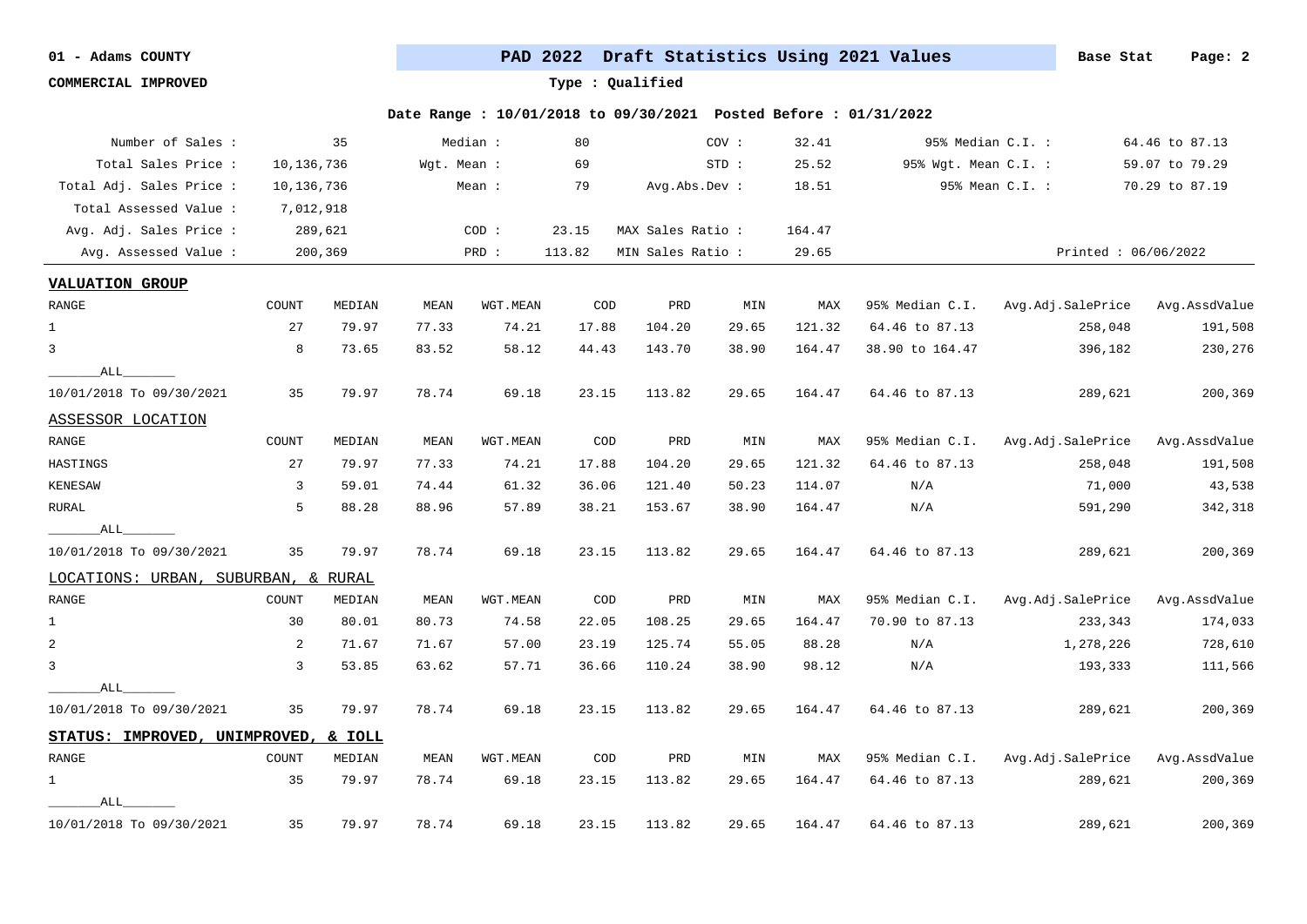**COMMERCIAL IMPROVED Type : Qualified**

| Number of Sales :        |              | 35      |             | Median : | 80     |                   | COV:  | 32.41  |                         | 95% Median C.I. :   | 64.46 to 87.13 |
|--------------------------|--------------|---------|-------------|----------|--------|-------------------|-------|--------|-------------------------|---------------------|----------------|
| Total Sales Price :      | 10,136,736   |         | Wgt. Mean : |          | 69     |                   | STD:  | 25.52  | 95% Wgt. Mean C.I. :    |                     | 59.07 to 79.29 |
| Total Adj. Sales Price : | 10,136,736   |         |             | Mean :   | 79     | Avg.Abs.Dev :     |       | 18.51  |                         | 95% Mean C.I. :     | 70.29 to 87.19 |
| Total Assessed Value :   | 7,012,918    |         |             |          |        |                   |       |        |                         |                     |                |
| Avg. Adj. Sales Price :  |              | 289,621 |             | COD:     | 23.15  | MAX Sales Ratio : |       | 164.47 |                         |                     |                |
| Avg. Assessed Value :    |              | 200,369 |             | PRD :    | 113.82 | MIN Sales Ratio : |       | 29.65  |                         | Printed: 06/06/2022 |                |
| PROPERTY TYPE *          |              |         |             |          |        |                   |       |        |                         |                     |                |
| RANGE                    | COUNT        | MEDIAN  | MEAN        | WGT.MEAN | COD    | PRD               | MIN   | MAX    | 95% Median C.I.         | Avg.Adj.SalePrice   | Avg.AssdValue  |
| 02                       |              |         |             |          |        |                   |       |        |                         |                     |                |
| 03                       | 34           | 80.01   | 79.91       | 69.95    | 22.31  | 114.24            | 29.65 | 164.47 | 64.46 to 88.28          | 290,786             | 203,402        |
| 04                       | $\mathbf{1}$ | 38.90   | 38.90       | 38.90    |        | 100.00            | 38.90 | 38.90  | $\mathrm{N}/\mathrm{A}$ | 250,000             | 97,240         |
| ALL                      |              |         |             |          |        |                   |       |        |                         |                     |                |
| 10/01/2018 To 09/30/2021 | 35           | 79.97   | 78.74       | 69.18    | 23.15  | 113.82            | 29.65 | 164.47 | 64.46 to 87.13          | 289,621             | 200,369        |
| SCHOOL DISTRICT *        |              |         |             |          |        |                   |       |        |                         |                     |                |
| RANGE                    | COUNT        | MEDIAN  | MEAN        | WGT.MEAN | COD    | PRD               | MIN   | MAX    | 95% Median C.I.         | Avg.Adj.SalePrice   | Avg.AssdValue  |
| 010003                   | 3            | 59.01   | 74.44       | 61.32    | 36.06  | 121.40            | 50.23 | 114.07 | N/A                     | 71,000              | 43,538         |
| 010018                   | 27           | 79.97   | 77.33       | 74.21    | 17.88  | 104.20            | 29.65 | 121.32 | 64.46 to 87.13          | 258,048             | 191,508        |
| 010090                   | 5            | 88.28   | 88.96       | 57.89    | 38.21  | 153.67            | 38.90 | 164.47 | N/A                     | 591,290             | 342,318        |
| 010123                   |              |         |             |          |        |                   |       |        |                         |                     |                |
| 100019                   |              |         |             |          |        |                   |       |        |                         |                     |                |
| 180501                   |              |         |             |          |        |                   |       |        |                         |                     |                |
| 400126                   |              |         |             |          |        |                   |       |        |                         |                     |                |
| 500503                   |              |         |             |          |        |                   |       |        |                         |                     |                |
| 650005                   |              |         |             |          |        |                   |       |        |                         |                     |                |
| 910074                   |              |         |             |          |        |                   |       |        |                         |                     |                |
| ALL                      |              |         |             |          |        |                   |       |        |                         |                     |                |
| 10/01/2018 To 09/30/2021 | 35           | 79.97   | 78.74       | 69.18    | 23.15  | 113.82            | 29.65 | 164.47 | 64.46 to 87.13          | 289,621             | 200,369        |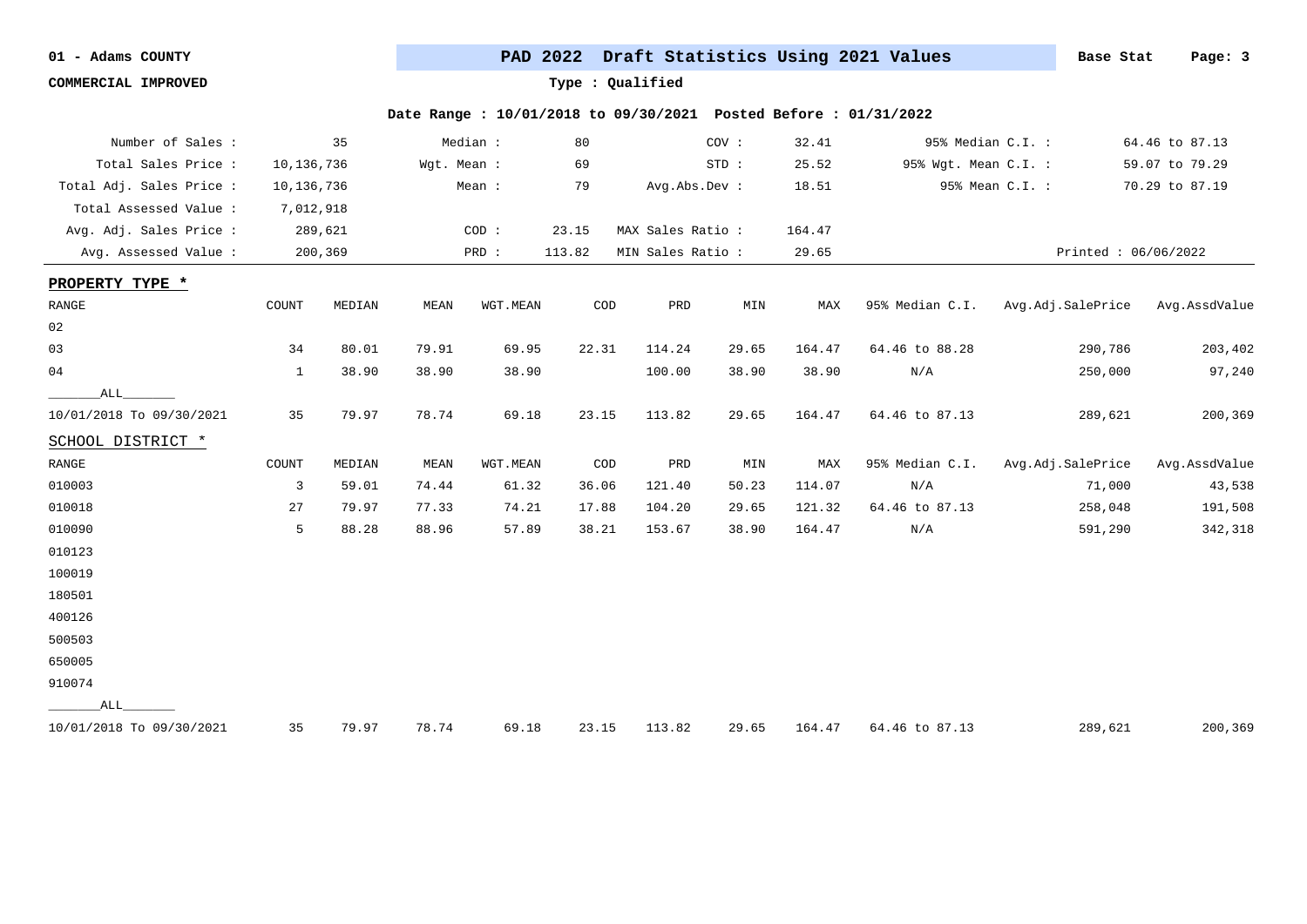**COMMERCIAL IMPROVED Type : Qualified**

| Number of Sales :        |                | 35      |             | Median : | 80     |                   | COV:  | 32.41  | 95% Median C.I. :    |                     | 64.46 to 87.13 |
|--------------------------|----------------|---------|-------------|----------|--------|-------------------|-------|--------|----------------------|---------------------|----------------|
| Total Sales Price :      | 10,136,736     |         | Wgt. Mean : |          | 69     |                   | STD:  | 25.52  | 95% Wgt. Mean C.I. : |                     | 59.07 to 79.29 |
| Total Adj. Sales Price : | 10,136,736     |         |             | Mean :   | 79     | Avg.Abs.Dev :     |       | 18.51  |                      | 95% Mean C.I. :     | 70.29 to 87.19 |
| Total Assessed Value :   | 7,012,918      |         |             |          |        |                   |       |        |                      |                     |                |
| Avg. Adj. Sales Price :  |                | 289,621 |             | COD:     | 23.15  | MAX Sales Ratio : |       | 164.47 |                      |                     |                |
| Avg. Assessed Value :    |                | 200,369 |             | PRD :    | 113.82 | MIN Sales Ratio : |       | 29.65  |                      | Printed: 06/06/2022 |                |
| YEAR BUILT *             |                |         |             |          |        |                   |       |        |                      |                     |                |
| RANGE                    | COUNT          | MEDIAN  | MEAN        | WGT.MEAN | COD    | PRD               | MIN   | MAX    | 95% Median C.I.      | Avg.Adj.SalePrice   | Avg.AssdValue  |
| 0 OR Blank               |                |         |             |          |        |                   |       |        |                      |                     |                |
| Prior TO 1900            | 2              | 87.48   | 87.48       | 87.87    | 04.73  | 99.56             | 83.34 | 91.62  | N/A                  | 66,250              | 58,212         |
| 1900 TO 1919             |                |         |             |          |        |                   |       |        |                      |                     |                |
| 1920 TO 1939             | 1              | 81.34   | 81.34       | 81.34    |        | 100.00            | 81.34 | 81.34  | N/A                  | 165,000             | 134,214        |
| 1940 TO 1949             | 7              | 88.28   | 93.17       | 79.58    | 33.00  | 117.08            | 38.90 | 164.47 | 38.90 to 164.47      | 120,000             | 95,495         |
| 1950 TO 1959             | 3              | 61.83   | 54.13       | 58.92    | 22.24  | 91.87             | 29.65 | 70.90  | N/A                  | 237,000             | 139,630        |
| 1960 TO 1969             | 4              | 75.80   | 73.98       | 80.34    | 21.94  | 92.08             | 50.23 | 94.08  | N/A                  | 138,750             | 111,472        |
| 1970 TO 1979             | 5              | 92.24   | 85.05       | 61.66    | 17.78  | 137.93            | 45.60 | 114.07 | N/A                  | 349,400             | 215,455        |
| 1980 TO 1989             | 4              | 71.99   | 73.52       | 60.18    | 14.60  | 122.17            | 55.05 | 95.03  | N/A                  | 739,738             | 445,158        |
| 1990 TO 1999             | 3              | 79.97   | 74.08       | 75.60    | 10.77  | 97.99             | 58.22 | 84.06  | N/A                  | 85,000              | 64,264         |
| 2000 TO 2009             | 4              | 60.55   | 64.92       | 64.56    | 14.02  | 100.56            | 53.85 | 84.71  | N/A                  | 245,000             | 158,181        |
| 2010 TO 2014             | $\overline{2}$ | 94.02   | 94.02       | 86.24    | 15.58  | 109.02            | 79.37 | 108.67 | N/A                  | 896,142             | 772,809        |
| 2015 TO Present          |                |         |             |          |        |                   |       |        |                      |                     |                |
| ALL                      |                |         |             |          |        |                   |       |        |                      |                     |                |
| 10/01/2018 To 09/30/2021 | 35             | 79.97   | 78.74       | 69.18    | 23.15  | 113.82            | 29.65 | 164.47 | 64.46 to 87.13       | 289,621             | 200,369        |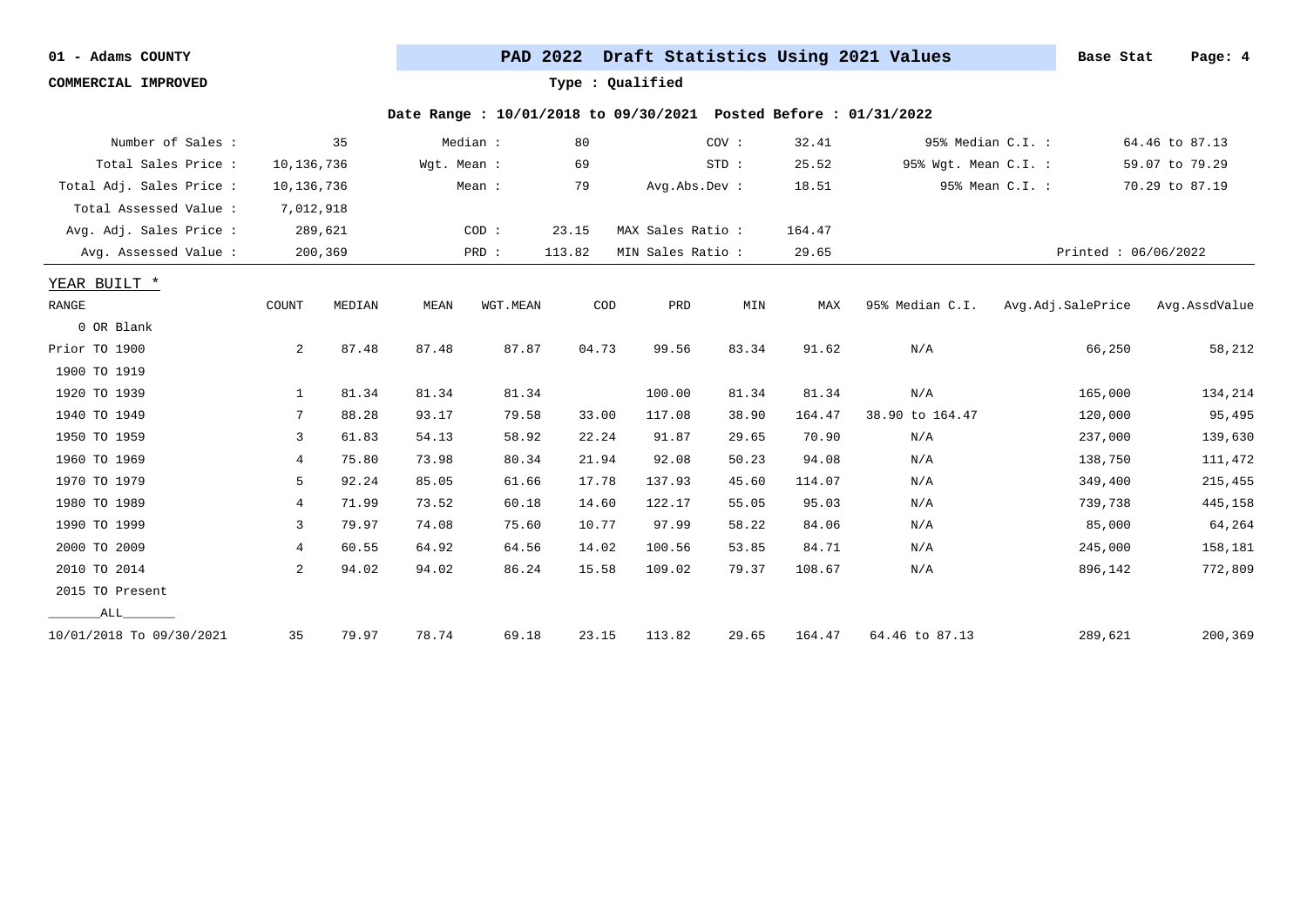**COMMERCIAL IMPROVED Type : Qualified**

|                          | Number of Sales : |              | 35      |             | Median : | 80     |                   | COV :  | 32.41  |                      | 95% Median C.I. :   | 64.46 to 87.13 |
|--------------------------|-------------------|--------------|---------|-------------|----------|--------|-------------------|--------|--------|----------------------|---------------------|----------------|
| Total Sales Price :      |                   | 10, 136, 736 |         | Wgt. Mean : |          | 69     |                   | STD:   | 25.52  | 95% Wgt. Mean C.I. : |                     | 59.07 to 79.29 |
| Total Adj. Sales Price : |                   | 10,136,736   |         |             | Mean :   | 79     | Avg.Abs.Dev :     |        | 18.51  |                      | 95% Mean C.I. :     | 70.29 to 87.19 |
| Total Assessed Value :   |                   | 7,012,918    |         |             |          |        |                   |        |        |                      |                     |                |
| Avg. Adj. Sales Price :  |                   |              | 289,621 |             | COD:     | 23.15  | MAX Sales Ratio : |        | 164.47 |                      |                     |                |
| Avg. Assessed Value:     |                   |              | 200,369 |             | PRD :    | 113.82 | MIN Sales Ratio:  |        | 29.65  |                      | Printed: 06/06/2022 |                |
| SALE PRICE *             |                   |              |         |             |          |        |                   |        |        |                      |                     |                |
| RANGE                    |                   | COUNT        | MEDIAN  | MEAN        | WGT.MEAN | COD    | PRD               | MIN    | MAX    | 95% Median C.I.      | Avg.Adj.SalePrice   | Avg.AssdValue  |
| _Low \$ Ranges_____      |                   |              |         |             |          |        |                   |        |        |                      |                     |                |
| Less Than                | 5,000             |              |         |             |          |        |                   |        |        |                      |                     |                |
| Less Than                | 15,000            |              |         |             |          |        |                   |        |        |                      |                     |                |
| Less Than                | 30,000            | 2            | 139.27  | 139.27      | 139.27   | 18.09  | 100.00            | 114.07 | 164.47 | N/A                  | 15,000              | 20,890         |
| __Ranges Excl. Low \$__  |                   |              |         |             |          |        |                   |        |        |                      |                     |                |
| Greater Than             | 4,999             | 35           | 79.97   | 78.74       | 69.18    | 23.15  | 113.82            | 29.65  | 164.47 | 64.46 to 87.13       | 289,621             | 200,369        |
| Greater Than 14,999      |                   | 35           | 79.97   | 78.74       | 69.18    | 23.15  | 113.82            | 29.65  | 164.47 | 64.46 to 87.13       | 289,621             | 200,369        |
| Greater Than 29,999      |                   | 33           | 79.91   | 75.07       | 68.98    | 20.07  | 108.83            | 29.65  | 121.32 | 62.09 to 84.71       | 306,265             | 211,247        |
| _Incremental Ranges_     |                   |              |         |             |          |        |                   |        |        |                      |                     |                |
| $0$ TO                   | 4,999             |              |         |             |          |        |                   |        |        |                      |                     |                |
| 5,000 TO                 | 14,999            |              |         |             |          |        |                   |        |        |                      |                     |                |
| 15,000<br><b>TO</b>      | 29,999            | 2            | 139.27  | 139.27      | 139.27   | 18.09  | 100.00            | 114.07 | 164.47 | N/A                  | 15,000              | 20,890         |
| 30,000 TO                | 59,999            | 1            | 50.23   | 50.23       | 50.23    |        | 100.00            | 50.23  | 50.23  | N/A                  | 38,000              | 19,086         |
| 60,000 TO                | 99,999            | 6            | 80.01   | 75.70       | 75.99    | 11.62  | 99.62             | 58.22  | 91.62  | 58.22 to 91.62       | 71,250              | 54,143         |
| 100,000 TO               | 149,999           | 5            | 84.06   | 82.34       | 81.84    | 13.50  | 100.61            | 64.46  | 98.12  | N/A                  | 122,900             | 100,583        |
| 150,000 TO               | 249,999           | 12           | 80.63   | 76.55       | 76.47    | 21.08  | 100.10            | 29.65  | 121.32 | 59.01 to 92.24       | 184,417             | 141,020        |
| 250,000 TO               | 499,999           | 6            | 79.02   | 77.12       | 78.37    | 25.08  | 98.41             | 38.90  | 108.67 | 38.90 to 108.67      | 322,500             | 252,741        |
| 500,000 TO               | 999,999           |              |         |             |          |        |                   |        |        |                      |                     |                |
| 1,000,000 TO 1,999,999   |                   | 2            | 62.49   | 62.49       | 64.35    | 27.03  | 97.11             | 45.60  | 79.37  | N/A                  | 1,236,142           | 795,397        |
| 2,000,000 TO             | 4,999,999         | 1            | 55.05   | 55.05       | 55.05    |        | 100.00            | 55.05  | 55.05  | N/A                  | 2,406,452           | 1,324,800      |
| 5,000,000 TO 9,999,999   |                   |              |         |             |          |        |                   |        |        |                      |                     |                |
| $10,000,000 +$           |                   |              |         |             |          |        |                   |        |        |                      |                     |                |
| ALL                      |                   |              |         |             |          |        |                   |        |        |                      |                     |                |
| 10/01/2018 To 09/30/2021 |                   | 35           | 79.97   | 78.74       | 69.18    | 23.15  | 113.82            | 29.65  | 164.47 | 64.46 to 87.13       | 289,621             | 200,369        |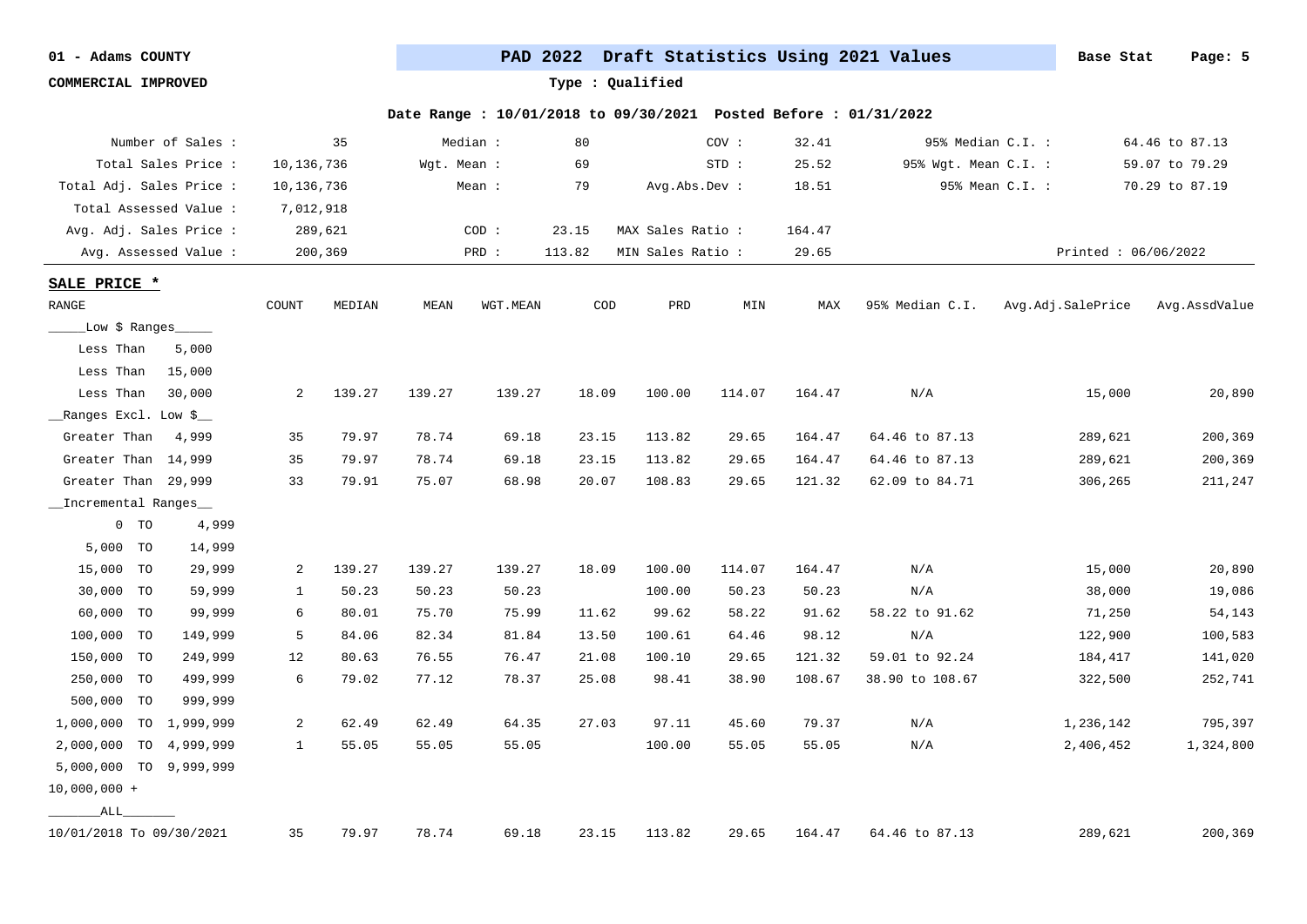**COMMERCIAL IMPROVED Type : Qualified**

| Number of Sales :        |        |            | 35      |             | Median : | 80     |                   | COV:  | 32.41  | 95% Median C.I. :    |                     | 64.46 to 87.13 |
|--------------------------|--------|------------|---------|-------------|----------|--------|-------------------|-------|--------|----------------------|---------------------|----------------|
| Total Sales Price :      |        | 10,136,736 |         | Wgt. Mean : |          | 69     |                   | STD:  | 25.52  | 95% Wgt. Mean C.I. : |                     | 59.07 to 79.29 |
| Total Adj. Sales Price : |        | 10,136,736 |         |             | Mean :   | 79     | Avg.Abs.Dev :     |       | 18.51  |                      | 95% Mean C.I. :     | 70.29 to 87.19 |
| Total Assessed Value :   |        | 7,012,918  |         |             |          |        |                   |       |        |                      |                     |                |
| Avg. Adj. Sales Price :  |        |            | 289,621 |             | COD:     | 23.15  | MAX Sales Ratio : |       | 164.47 |                      |                     |                |
| Avg. Assessed Value :    |        |            | 200,369 |             | PRD :    | 113.82 | MIN Sales Ratio : |       | 29.65  |                      | Printed: 06/06/2022 |                |
| ASSESSED VALUE *         |        |            |         |             |          |        |                   |       |        |                      |                     |                |
| <b>RANGE</b>             |        | COUNT      | MEDIAN  | MEAN        | WGT.MEAN | COD    | PRD               | MIN   | MAX    | 95% Median C.I.      | Avg.Adj.SalePrice   | Avg.AssdValue  |
| Low \$                   |        |            |         |             |          |        |                   |       |        |                      |                     |                |
| 1 TO                     | 4999   |            |         |             |          |        |                   |       |        |                      |                     |                |
| 5000 TO                  | 9999   |            |         |             |          |        |                   |       |        |                      |                     |                |
| _Total \$_               |        |            |         |             |          |        |                   |       |        |                      |                     |                |
| 1 TO                     | 9999   |            |         |             |          |        |                   |       |        |                      |                     |                |
| 10000 TO                 | 29999  | 3          | 114.07  | 109.59      | 89.51    | 33.38  | 122.43            | 50.23 | 164.47 | N/A                  | 22,667              | 20,289         |
| 30000 TO                 | 59999  | 4          | 59.62   | 58.06       | 50.33    | 23.68  | 115.36            | 29.65 | 83.34  | N/A                  | 87,750              | 44,168         |
| 60000 TO                 | 99999  | 8          | 75.47   | 71.13       | 64.44    | 16.96  | 110.38            | 38.90 | 91.62  | 38.90 to 91.62       | 126,125             | 81,281         |
| 100000 TO                | 149999 | 7          | 81.34   | 78.64       | 75.70    | 16.12  | 103.88            | 53.85 | 98.12  | 53.85 to 98.12       | 166,143             | 125,771        |
| 150000 TO                | 249999 | 8          | 89.69   | 90.58       | 88.30    | 11.06  | 102.58            | 70.90 | 121.32 | 70.90 to 121.32      | 227,750             | 201,103        |
| 250000 TO                | 499999 | 2          | 85.38   | 85.38       | 85.25    | 27.28  | 100.15            | 62.09 | 108.67 | N/A                  | 422,500             | 360,162        |
| $500000 +$               |        | 3          | 55.05   | 60.01       | 59.76    | 20.45  | 100.42            | 45.60 | 79.37  | N/A                  | 1,626,245           | 971,864        |
| ALL                      |        |            |         |             |          |        |                   |       |        |                      |                     |                |
| 10/01/2018 To 09/30/2021 |        | 35         | 79.97   | 78.74       | 69.18    | 23.15  | 113.82            | 29.65 | 164.47 | 64.46 to 87.13       | 289,621             | 200,369        |
| COST RANK                |        |            |         |             |          |        |                   |       |        |                      |                     |                |
| RANGE                    |        | COUNT      | MEDIAN  | MEAN        | WGT.MEAN | COD    | PRD               | MIN   | MAX    | 95% Median C.I.      | Avg.Adj.SalePrice   | Avg.AssdValue  |
| 10                       |        | 10         | 73.90   | 79.87       | 69.61    | 34.24  | 114.74            | 38.90 | 164.47 | 50.23 to 98.12       | 99,450              | 69,232         |
| 20                       |        | 25         | 79.97   | 78.29       | 69.14    | 19.76  | 113.23            | 29.65 | 121.32 | 70.90 to 87.13       | 365,689             | 252,824        |
| ALL                      |        |            |         |             |          |        |                   |       |        |                      |                     |                |
| 10/01/2018 To 09/30/2021 |        | 35         | 79.97   | 78.74       | 69.18    | 23.15  | 113.82            | 29.65 | 164.47 | 64.46 to 87.13       | 289,621             | 200,369        |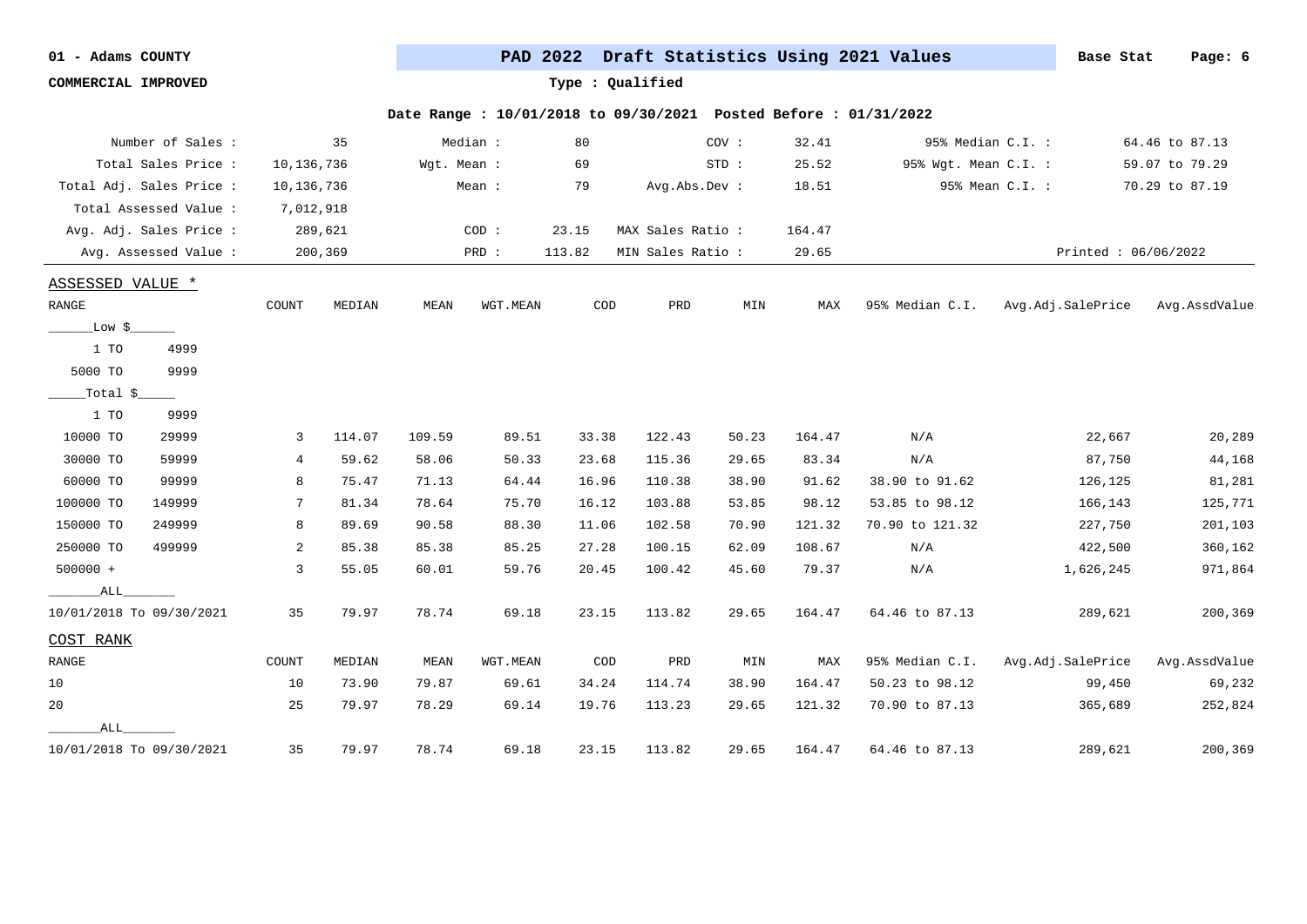**COMMERCIAL IMPROVED Type : Qualified**

| Number of Sales :        |            | 35      |             | Median : | 80     |                   | COV:   | 32.41  | 95% Median C.I. :    |                     | 64.46 to 87.13 |
|--------------------------|------------|---------|-------------|----------|--------|-------------------|--------|--------|----------------------|---------------------|----------------|
| Total Sales Price :      | 10,136,736 |         | Wgt. Mean : |          | 69     |                   | STD:   | 25.52  | 95% Wgt. Mean C.I. : |                     | 59.07 to 79.29 |
| Total Adj. Sales Price : | 10,136,736 |         |             | Mean :   | 79     | Avg.Abs.Dev :     |        | 18.51  |                      | 95% Mean C.I. :     | 70.29 to 87.19 |
| Total Assessed Value:    | 7,012,918  |         |             |          |        |                   |        |        |                      |                     |                |
| Avg. Adj. Sales Price :  |            | 289,621 |             | COD:     | 23.15  | MAX Sales Ratio:  |        | 164.47 |                      |                     |                |
| Avg. Assessed Value :    |            | 200,369 |             | PRD :    | 113.82 | MIN Sales Ratio : |        | 29.65  |                      | Printed: 06/06/2022 |                |
| <b>OCCUPANCY CODE</b>    |            |         |             |          |        |                   |        |        |                      |                     |                |
| RANGE                    | COUNT      | MEDIAN  | MEAN        | WGT.MEAN | COD    | PRD               | MIN    | MAX    | 95% Median C.I.      | Avg.Adj.SalePrice   | Avg.AssdValue  |
| 341                      | 1          | 79.91   | 79.91       | 79.91    |        | 100.00            | 79.91  | 79.91  | N/A                  | 220,000             | 175,810        |
| 344                      | 4          | 71.96   | 66.30       | 64.64    | 22.26  | 102.57            | 29.65  | 91.62  | N/A                  | 182,125             | 117,717        |
| 346                      | 1          | 164.47  | 164.47      | 164.47   |        | 100.00            | 164.47 | 164.47 | N/A                  | 15,000              | 24,670         |
| 349                      | 1          | 50.23   | 50.23       | 50.23    |        | 100.00            | 50.23  | 50.23  | N/A                  | 38,000              | 19,086         |
| 352                      | 1          | 87.13   | 87.13       | 87.13    |        | 100.00            | 87.13  | 87.13  | N/A                  | 265,000             | 230,895        |
| 353                      | 3          | 83.34   | 85.60       | 80.60    | 05.88  | 106.20            | 79.37  | 94.08  | N/A                  | 515,095             | 415,165        |
| 384                      | 3          | 93.42   | 97.18       | 91.60    | 10.70  | 106.09            | 84.06  | 114.07 | N/A                  | 115,000             | 105,345        |
| 386                      | 1          | 59.01   | 59.01       | 59.01    |        | 100.00            | 59.01  | 59.01  | N/A                  | 160,000             | 94,418         |
| 406                      | 8          | 67.72   | 75.26       | 72.49    | 28.66  | 103.82            | 38.90  | 121.32 | 38.90 to 121.32      | 156,438             | 113,395        |
| 410                      | 2          | 73.05   | 73.05       | 72.38    | 26.28  | 100.93            | 53.85  | 92.24  | N/A                  | 188,500             | 136,439        |
| 419                      | 1          | 95.03   | 95.03       | 95.03    |        | 100.00            | 95.03  | 95.03  | N/A                  | 250,000             | 237,567        |
| 426                      | 1          | 80.05   | 80.05       | 80.05    |        | 100.00            | 80.05  | 80.05  | N/A                  | 75,000              | 60,039         |
| 455                      | 1          | 45.60   | 45.60       | 45.60    |        | 100.00            | 45.60  | 45.60  | N/A                  | 1,100,000           | 501,607        |
| 494                      | 6          | 71.03   | 74.69       | 64.12    | 21.54  | 116.48            | 55.05  | 108.67 | 55.05 to 108.67      | 594,409             | 381,163        |
| 530                      | 1          | 84.71   | 84.71       | 84.71    |        | 100.00            | 84.71  | 84.71  | N/A                  | 200,000             | 169,414        |
| ALL                      |            |         |             |          |        |                   |        |        |                      |                     |                |
| 10/01/2018 To 09/30/2021 | 35         | 79.97   | 78.74       | 69.18    | 23.15  | 113.82            | 29.65  | 164.47 | 64.46 to 87.13       | 289,621             | 200,369        |